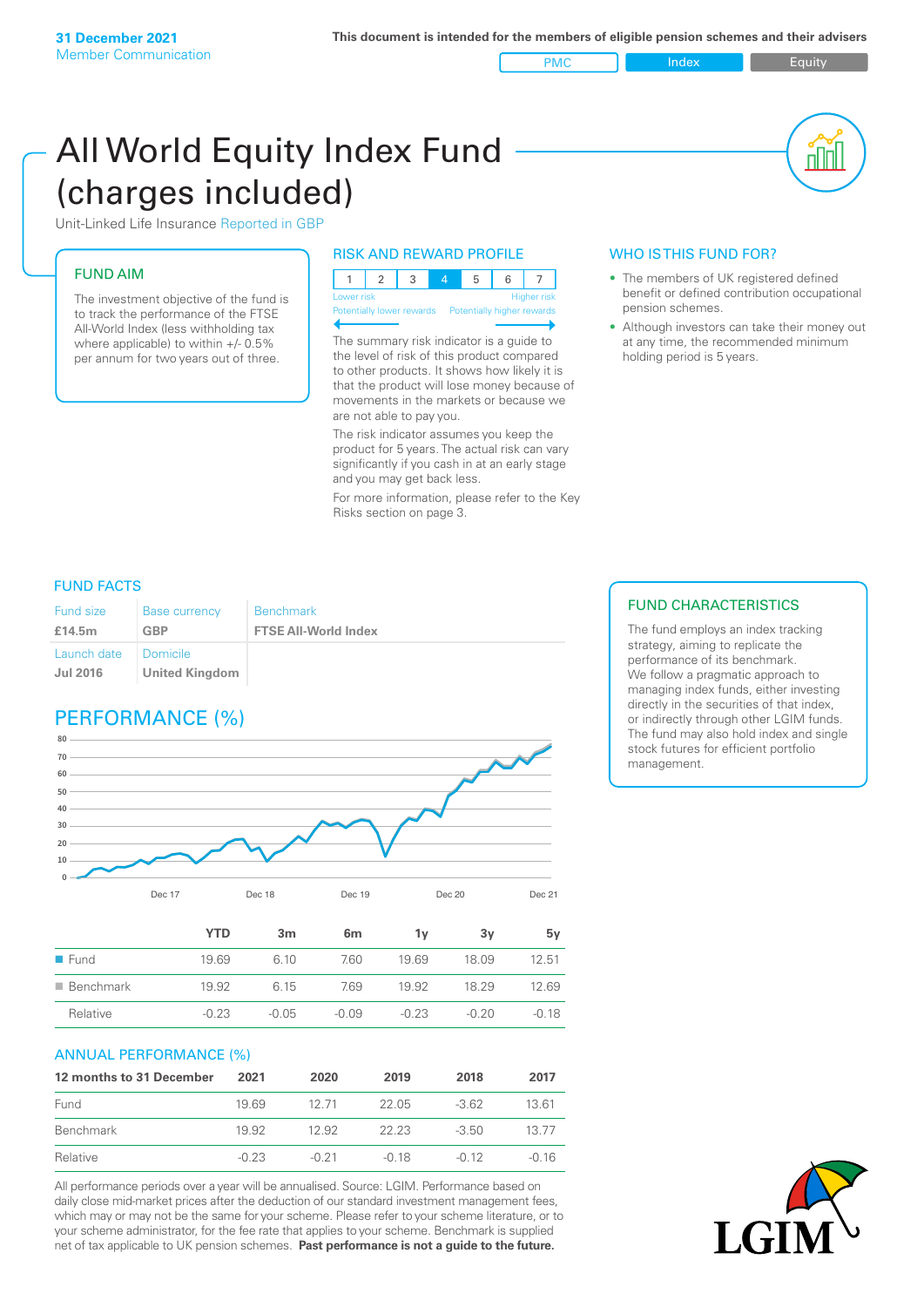# All World Equity Index Fund (charges included)

Unit-Linked Life Insurance Reported in GBP

## PORTFOLIO BREAKDOWN

All data source LGIM unless otherwise stated. Totals may not sum due to rounding. In order to minimise transaction costs, the Fund will not always own all the assets that constitute the index and on occasion it will own assets that are not in the index. The number of fund holdings can differ from the index due to corporate events and proxy holdings.



#### SECTOR (%)

| ■ Technology               | 24.5 |
|----------------------------|------|
| Consumer Discretionary     | 15.2 |
| $\blacksquare$ Financials  | 13.8 |
| $\blacksquare$ Industrials | 12.9 |
| ■ Health Care              | 11.3 |
| ■ Consumer Staples         | 6.0  |
| ■ Basic Materials          | 3.8  |
| ■ Energy                   | 3.6  |
| Telecommunications         | 3.1  |
| $\blacksquare$ Other       | 5.8  |
|                            |      |

# MARKET CAPITALISATION (%) TOP 10 HOLDINGS (%)

| ■ Large            | 82.4 |
|--------------------|------|
| $\blacksquare$ Mid | 17.6 |



| Apple                                     | 3.9            |
|-------------------------------------------|----------------|
| Microsoft                                 | 36             |
| Amazon Com                                | 2 <sub>1</sub> |
| Alphabet A                                | 12             |
| Tesla                                     | 12             |
| Alphabet C                                | 12             |
| Meta Platforms A                          | 11             |
| NVIDIA                                    | 1 <sub>0</sub> |
| Taiwan Semiconductor Manufacturing Co 0.7 |                |
| Unitedhealth Group                        |                |
|                                           |                |

#### REGION (%)

| North America                 | 62.5 |
|-------------------------------|------|
| Europe (ex UK)                | 127  |
| <b>World Emerging Markets</b> | 99   |
| Japan                         | 63   |
| Asia Pac ex Japan Dev         | 45   |
| UK (World)                    | 39   |
| Middle East/Africa Dev        | 02   |
|                               |      |



The Index Fund Management team comprises 25 fund managers, supported by two analysts. Management oversight is provided by the Global Head of Index Funds. The team has average industry experience of 15 years, of which seven years has been at LGIM, and is focused on achieving the equally important objectives of close tracking and maximising returns.